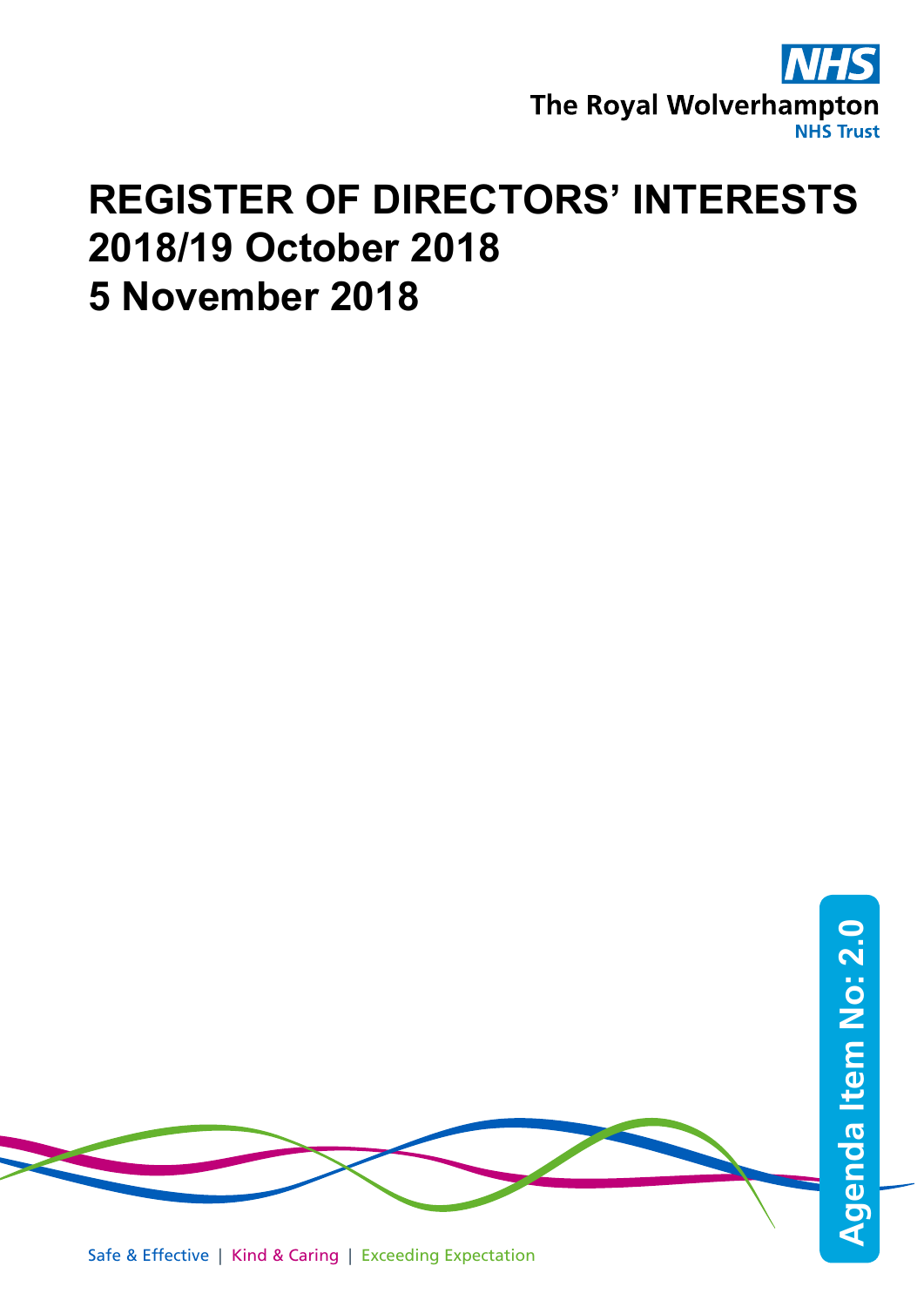## **RWT - REGISTER OF DIRECTORS' INTERESTS 2018/19 October 2018**

| <b>Board Member</b> | <b>Position</b>                  | <b>Declaration</b>                                                                                          |
|---------------------|----------------------------------|-------------------------------------------------------------------------------------------------------------|
| Ann-Marie Cannaby   | Chief Nursing Officer            | • Birmingham City University – Professor of Nursing Sciences                                                |
| Ann-Marie Cannaby   | <b>Chief Nursing Officer</b>     | • Royal College of Nursing – Member                                                                         |
| Ann-Marie Cannaby   | <b>Chief Nursing Officer</b>     | • Warwick University – Research fellow (Honorary)                                                           |
| Ann-Marie Cannaby   | <b>Chief Nursing Officer</b>     | . Higher Education Academy - Teaching Fellow                                                                |
| Ann-Marie Cannaby   | <b>Chief Nursing Officer</b>     | • Ann-Marie Cannaby Ltd. - Director                                                                         |
| Ann-Marie Cannaby   | <b>Chief Nursing Officer</b>     | • Leicester and Leicestershire Photographic Society - Member                                                |
| Ann-Marie Cannaby   | <b>Chief Nursing Officer</b>     | • La Trobe University, Victoria, Australia - Honorary Visiting Fellow                                       |
| Dr Jonathan Darby   | Associate Non-executive Director | . Dudley CCG - Board member and IT Lead                                                                     |
| Dr Jonathan Darby   | Associate Non-executive Director | • Manor Abbey Investments - Director                                                                        |
| Dr Jonathan Darby   | Associate Non-executive Director | • BBC Birmingham - Medical Advisor                                                                          |
| Alan Duffell        | Director of Workforce            | • Member of the CIPD (Chartered Institute for Personnel and Development)                                    |
| Alan Duffell        | Director of Workforce            | . Member of Chartered Management Institute                                                                  |
| Roger Dunshea       | Non-Executive Director           | • General Chiropractic Council – Lay member                                                                 |
| Roger Dunshea       | Non-Executive Director           | . Equality and Human Rights Commission - independent member of Audit and Risk Committee                     |
| Roger Dunshea       | Non-Executive Director           | • Geological Society of London - Member of Audit Committee                                                  |
| Roger Dunshea       | Non-Executive Director           | • North Salop Wheelers Ltd (Community Bus company) – Social services (contract with NHS) – bus driver       |
| Rosi Edwards        | Non-Executive Director           | • Labour Party, Hall Green Constituency – member of Executive Committee (vice chair: Policy)                |
| Rosi Edwards        | Non-Executive Director           | . Labour Party, Moseley and Kings Heath Branch - Vice Chair, Auditor, Member of Election Campaign Committee |
| Rosi Edwards        | Non-Executive Director           | • Lay member of West Midlands ACCEA                                                                         |
| Rosi Edwards        | Non-Executive Director           | . President of Birmingham Health Safety and Environment Association (from March 2016)                       |
| Rosi Edwards        | Non-Executive Director           | . Daughter as an employee of Unite the Union takes part in union campaigning, including on the NHS          |
| Cheryl Etches OBE   | Deputy Chief Executive           | • ICD Medical - Director                                                                                    |
| Cheryl Etches OBE   | Deputy Chief Executive           | • Arbonne International – District Manager, Independent Consultant                                          |
| Cheryl Etches OBE   | Deputy Chief Executive           | • Calabar Vision 2020 Link - trustee                                                                        |
| Cheryl Etches OBE   | Deputy Chief Executive           | • Healthcare Futures UTC - Governor                                                                         |
| Junior Hemans       | Non-Executive Director           | • Libran Enterprises (2011) Ltd - Director                                                                  |
| Junior Hemans       | Non-Executive Director           | • Tuntum Housing Association (Nottingham) - Chair of the Board                                              |
| Junior Hemans       | Non-Executive Director           | . Wolverhampton Cultural Resource Centre - Chair of the Board                                               |